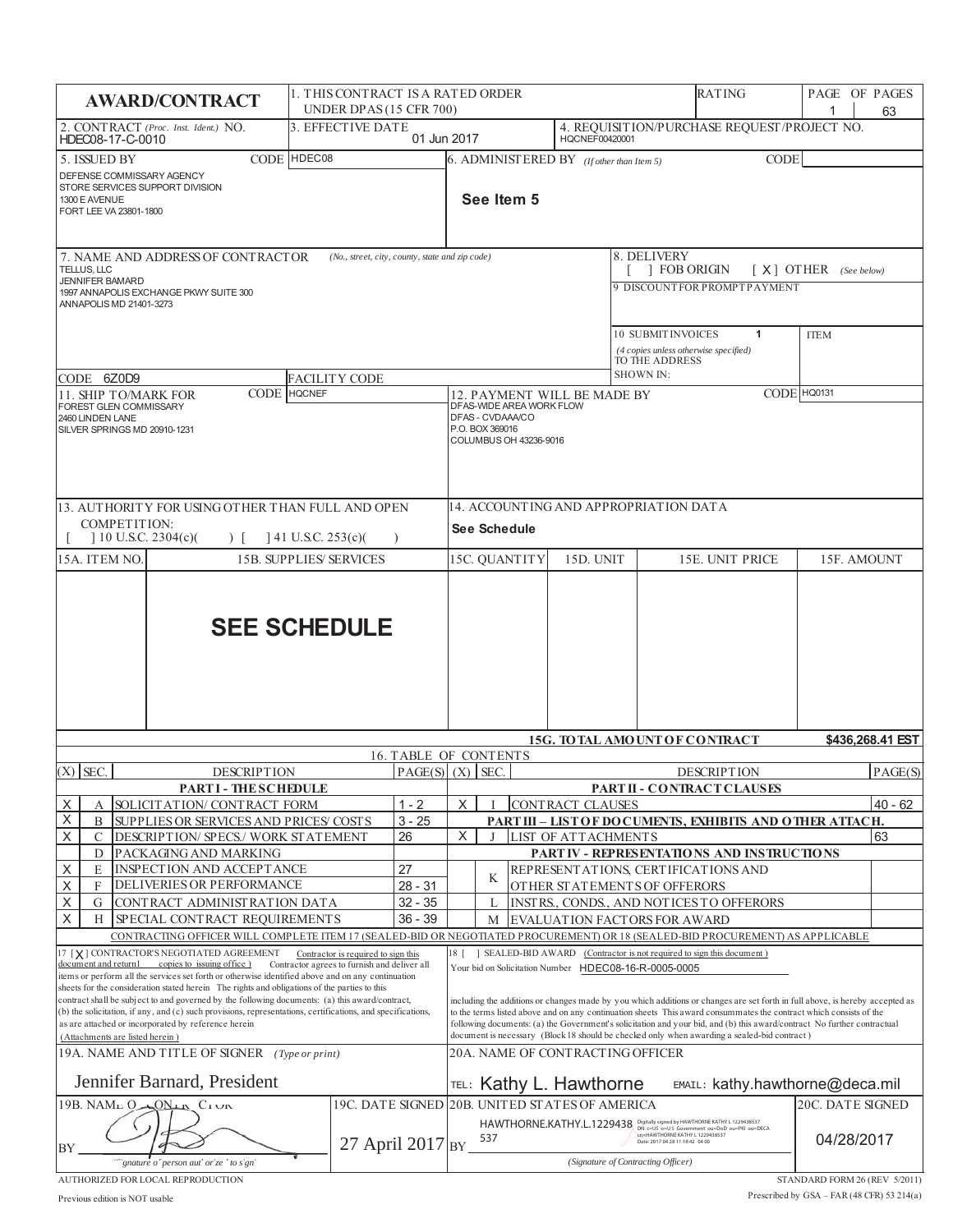Section A - Solicitation/Contract Form

## CLAUSES INCORPORATED BY FULL TEXT

## **IMPORTANT INFORMATION FREEDOM OF INFORMATION ACT (FOIA)**

Upon award of this contract, the Agency intends to make public the total contract award amount, as well as any awarded individual contract line item pricing (CLIN or Sub-CLIN), within the Agency's electronic reading room located at www.commissaries.com and on the Government Point of Entry (GPE) www.fbo.gov.

Unexercised Option year prices will not be published.

This action is taken to ensure contract award information is available to the general public pursuant to the President's January 21, 2009 memorandum regarding the Freedom of Information Act.

Be advised that the contract(s) resulting from this solicitation will be posted at two distinct points during the procurement cycle:

 RECENT CONTRACT AWARDS: The first posting will take place immediately after the contracts are awarded and will contain only the base year pricing.

HISTORICAL PRICING: The second posting will take place when it is time for re-solicitation of an existing contract and will contain all CLIN and Sub-CLIN prices for the base period and all exercised options from the contract(s) under re-solicitation.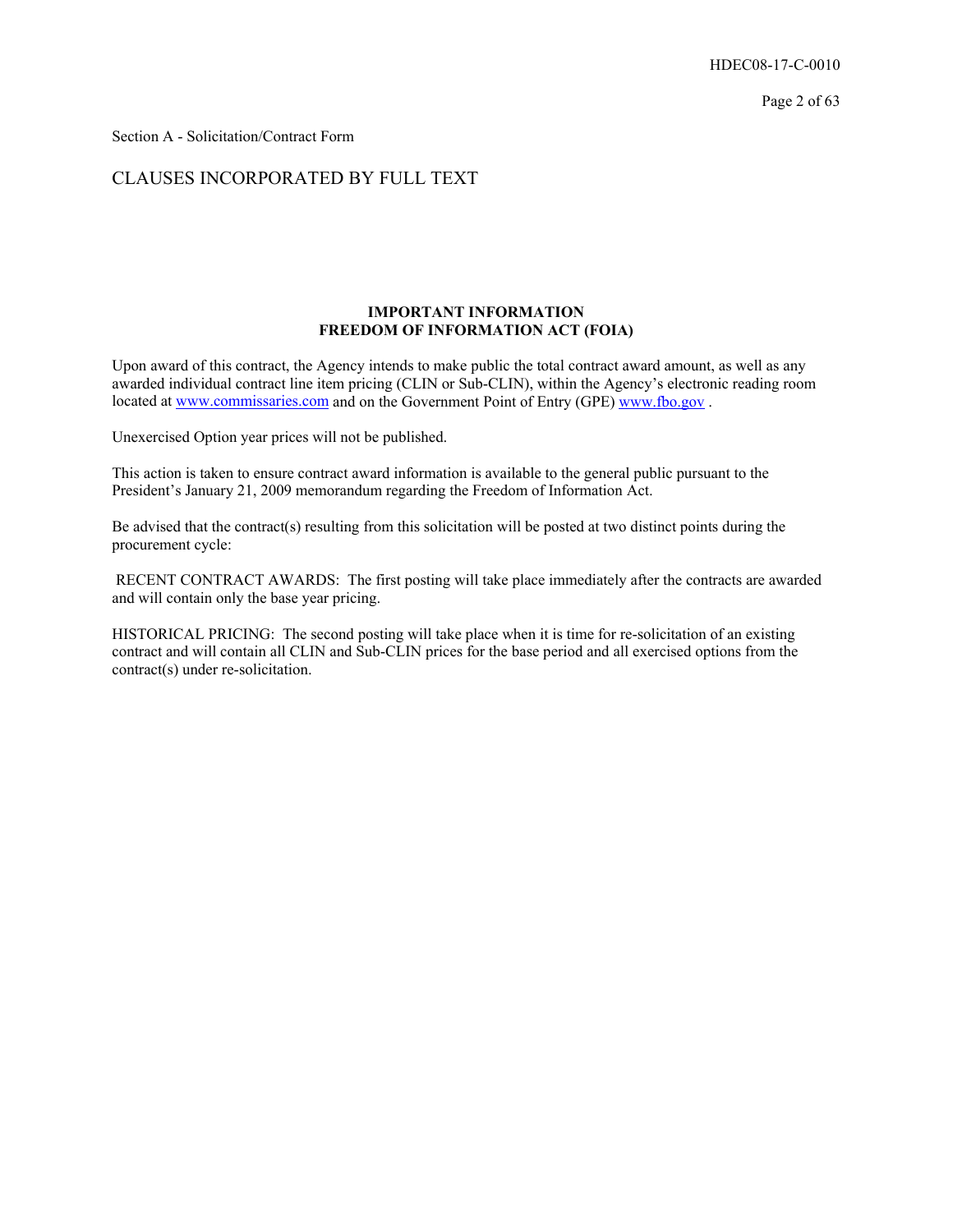Page 3 of 63 Section B - Supplies or Services and Prices ITEM NO SUPPLIES/SERVICES QUANTITY UNIT UNIT PRICE AMOUNT  $\text{0001}$  \$0.00 SERVICES: NON-PERSONAL FFP Provide all of the necessary supervision, personnel, supplies and equipment to perform Shelf Stocking, Receiving/Storage/Holding Area (RSHA) and Custodial Operations for the Forest Glen Commissary located in Silver Spring, Maryland, in accordance with Attachment 1, the Performance Work Statement (PWS) and all terms and conditions herein. BASE YEAR: June 1, 2017 through May 31, 2018 FOB: Destination PURCHASE REQUEST NUMBER: HQCNEF00420001 NET AMT \$0.00 ITEM NO SUPPLIES/SERVICES QUANTITY UNIT UNIT PRICE AMOUNT 0001AA 250,896 Case \$0.6465 \$162,204.26 EST SHELF STOCKING OPERATIONS FFP Perform Shelf Stocking Operations (includes overwrites between 0 and 8%) in accordance with Attachment1, PWS. NOTE: The quantity shown is an ESTIMATED quantity. FOB: Destination PURCHASE REQUEST NUMBER: HQCNEF00420001 NET AMT \$162,204.26 (EST.) ACRN AA \$162,204.26

HDEC08-17-C-0010

PSC CD: S299

CIN: 000000000000000000000000000000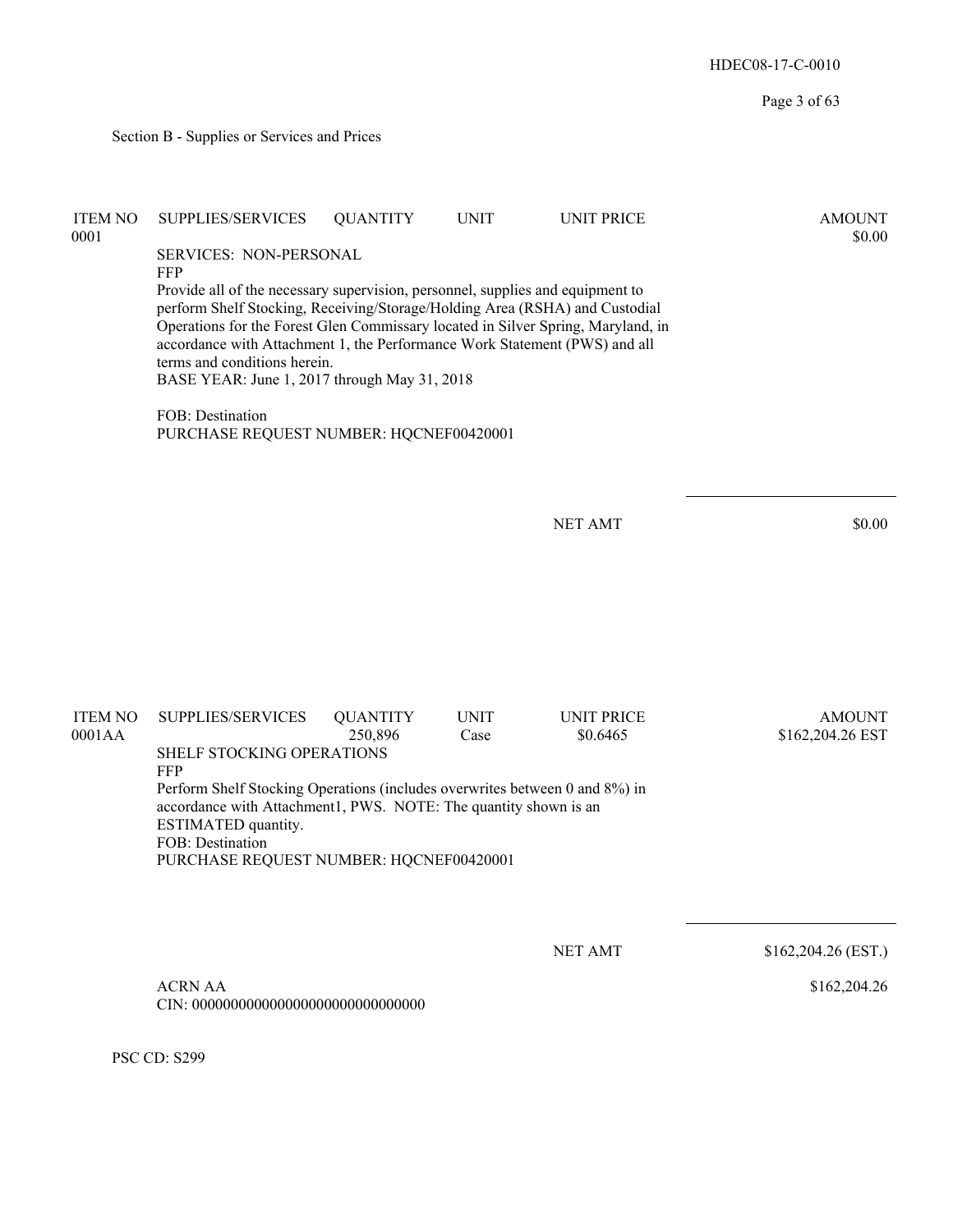Page 4 of 63

| <b>ITEM NO</b><br>0001AB | <b>SUPPLIES/SERVICES</b>                                                                                                                     | <b>QUANTITY</b><br>500 | <b>UNIT</b><br>Case | <b>UNIT PRICE</b><br>\$0.3879 | <b>AMOUNT</b><br>\$193.95 EST |
|--------------------------|----------------------------------------------------------------------------------------------------------------------------------------------|------------------------|---------------------|-------------------------------|-------------------------------|
|                          | <b>OVERWRITES</b>                                                                                                                            |                        |                     |                               |                               |
|                          | <b>FFP</b><br>Overwrites (cases exceeding 8% of the total monthly cases, IAW paragraph 4.3.3.8)                                              |                        |                     |                               |                               |
|                          | of the PWS $@$ the unit price of 60% of the case price reflected in subline AA<br>above). NOTE: The quantity shown is an ESTIMATED quantity. |                        |                     |                               |                               |
|                          | FOB: Destination                                                                                                                             |                        |                     |                               |                               |
|                          | PURCHASE REQUEST NUMBER: HQCNEF00420001                                                                                                      |                        |                     |                               |                               |
|                          |                                                                                                                                              |                        |                     |                               |                               |
|                          |                                                                                                                                              |                        |                     | <b>NET AMT</b>                | \$193.95 (EST.)               |
|                          | <b>ACRN AA</b>                                                                                                                               |                        |                     |                               | \$193.95                      |
|                          |                                                                                                                                              |                        |                     |                               |                               |
|                          |                                                                                                                                              |                        |                     |                               |                               |
|                          | PSC CD: S299                                                                                                                                 |                        |                     |                               |                               |
|                          |                                                                                                                                              |                        |                     |                               |                               |
|                          |                                                                                                                                              |                        |                     |                               |                               |
| <b>ITEM NO</b>           | SUPPLIES/SERVICES                                                                                                                            | <b>QUANTITY</b>        | <b>UNIT</b>         | <b>UNIT PRICE</b>             | <b>AMOUNT</b>                 |
| 0001AC                   | <b>INVENTORY PREPARATION</b>                                                                                                                 | 100                    | Hours               | \$20.14                       | \$2,014.00 EST                |
|                          | <b>FFP</b><br>Perform Inventory Preparation Services in accordance with Attachment 1, PWS.                                                   |                        |                     |                               |                               |
|                          | NOTE: The quantity shown is an ESTIMATED quantity.                                                                                           |                        |                     |                               |                               |
|                          | FOB: Destination<br>PURCHASE REQUEST NUMBER: HQCNEF00420001                                                                                  |                        |                     |                               |                               |
|                          |                                                                                                                                              |                        |                     |                               |                               |
|                          |                                                                                                                                              |                        |                     |                               |                               |
|                          |                                                                                                                                              |                        |                     | <b>NET AMT</b>                | \$2,014.00 (EST.)             |
|                          | <b>ACRN AA</b>                                                                                                                               |                        |                     |                               | \$2,014.00                    |
|                          |                                                                                                                                              |                        |                     |                               |                               |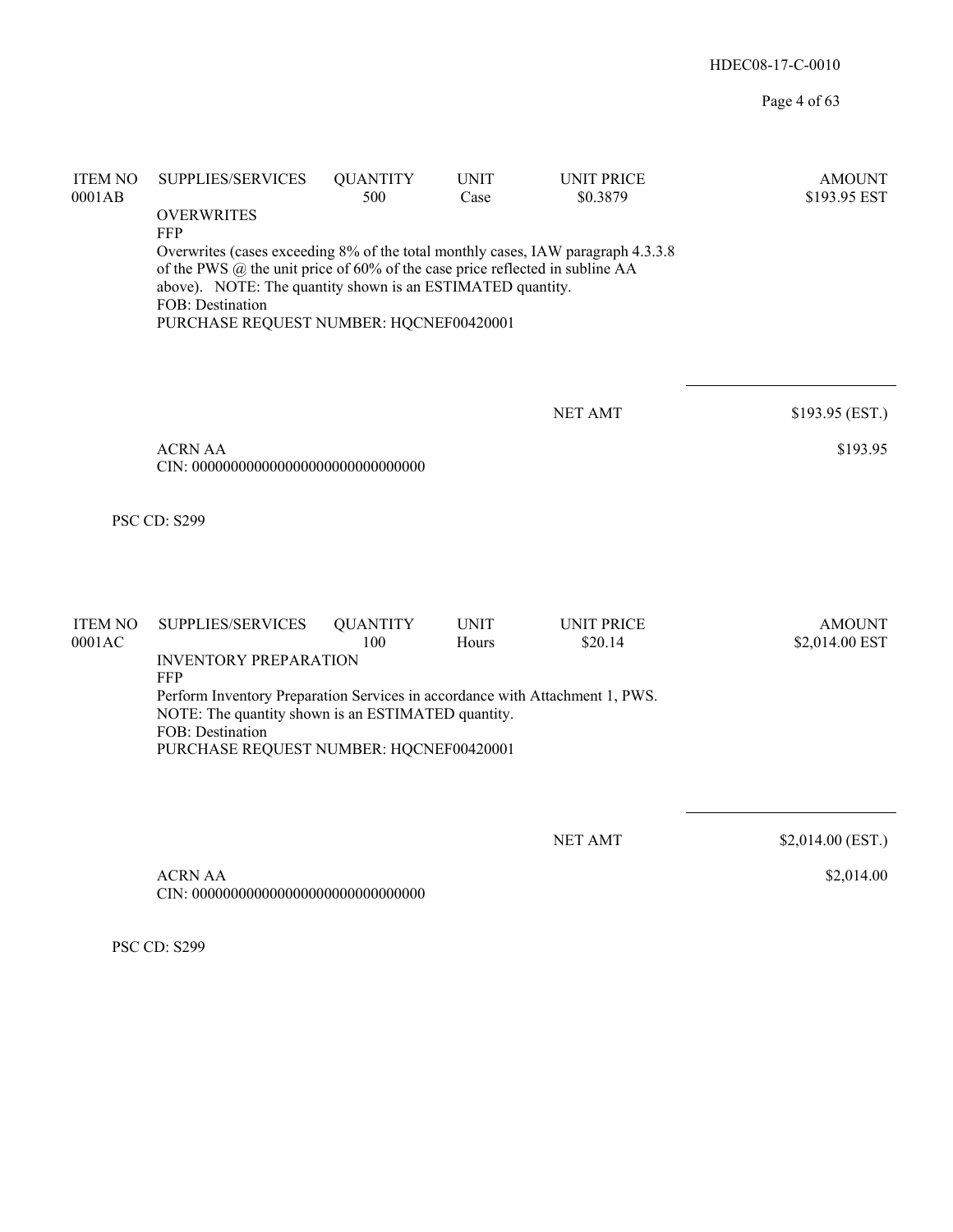Page 5 of 63

| <b>ITEM NO</b><br>0001AD | SUPPLIES/SERVICES                                                                                                                                                                                            | <b>QUANTITY</b><br>12 | <b>UNIT</b><br>Months | <b>UNIT PRICE</b><br>\$6,577.25 | <b>AMOUNT</b><br>\$78,927.00  |
|--------------------------|--------------------------------------------------------------------------------------------------------------------------------------------------------------------------------------------------------------|-----------------------|-----------------------|---------------------------------|-------------------------------|
|                          | RECEIVING/STORAGE/HOLDING AREA OPERATION<br><b>FFP</b>                                                                                                                                                       |                       |                       |                                 |                               |
|                          | Perform Receiving/Storage/Holding Area Operations in accordance with<br>Attachment 1, PWS.<br>FOB: Destination                                                                                               |                       |                       |                                 |                               |
|                          | PURCHASE REQUEST NUMBER: HQCNEF00420001                                                                                                                                                                      |                       |                       |                                 |                               |
|                          |                                                                                                                                                                                                              |                       |                       |                                 |                               |
|                          |                                                                                                                                                                                                              |                       |                       | <b>NET AMT</b>                  | \$78,927.00                   |
|                          | <b>ACRN AB</b>                                                                                                                                                                                               |                       |                       |                                 | \$78,927.00                   |
|                          | <b>PSC CD: S299</b>                                                                                                                                                                                          |                       |                       |                                 |                               |
| <b>ITEM NO</b><br>0001AE | SUPPLIES/SERVICES                                                                                                                                                                                            | <b>QUANTITY</b><br>16 | <b>UNIT</b><br>Hours  | <b>UNIT PRICE</b><br>\$22.81    | <b>AMOUNT</b><br>\$364.96 EST |
|                          | MATERIAL HANDLING SUPPORT (MHE)                                                                                                                                                                              |                       |                       |                                 |                               |
|                          | <b>FFP</b><br>Perform MHE support for inventories in accordance with Attachment 1, PWS.<br>NOTE: The quantity shown is an ESTIMATED quantity.<br>FOB: Destination<br>PURCHASE REQUEST NUMBER: HQCNEF00420001 |                       |                       |                                 |                               |
|                          |                                                                                                                                                                                                              |                       |                       |                                 |                               |
|                          |                                                                                                                                                                                                              |                       |                       | <b>NET AMT</b>                  | \$364.96 (EST.)               |
|                          | <b>ACRN AB</b>                                                                                                                                                                                               |                       |                       |                                 | \$364.96                      |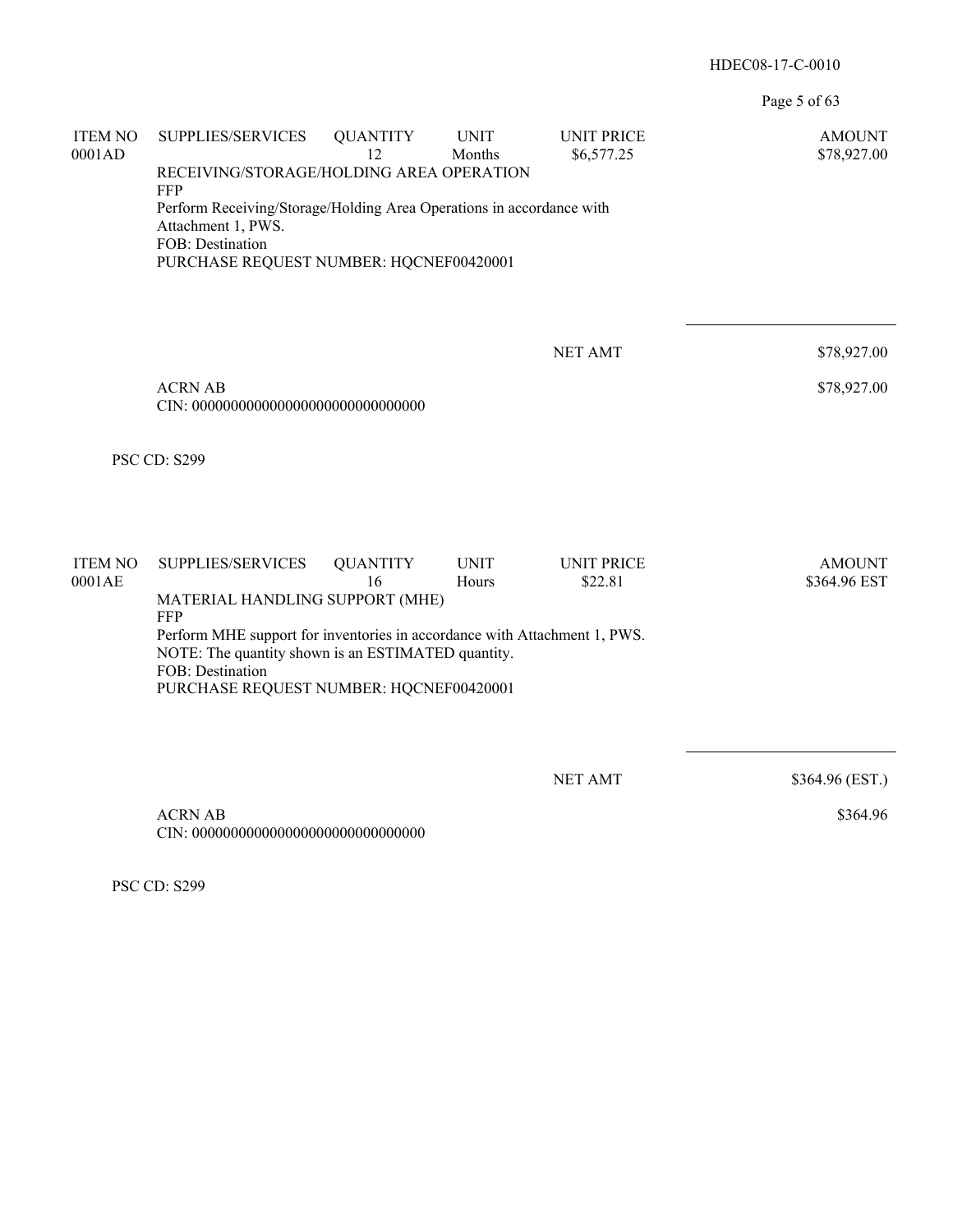Page 6 of 63

| <b>ITEM NO</b><br>0001AF | SUPPLIES/SERVICES<br>CUSTODIAL - ADMIN/STORE/PATRON AREA<br>FFP<br>Perform Custodial Operations EXCLUDING the Meat Processing, Preparation,<br>and Wrapping Area, RSHA, and Outside Areas in accordance with Attachment 1,<br>PWS.<br>FOB: Destination<br>PURCHASE REQUEST NUMBER: HQCNEF00420001 | <b>QUANTITY</b><br>12 | <b>UNIT</b><br>Months | <b>UNIT PRICE</b><br>\$11,168.72 | <b>AMOUNT</b><br>\$134,024.64 |
|--------------------------|---------------------------------------------------------------------------------------------------------------------------------------------------------------------------------------------------------------------------------------------------------------------------------------------------|-----------------------|-----------------------|----------------------------------|-------------------------------|
|                          | <b>ACRN AC</b>                                                                                                                                                                                                                                                                                    |                       |                       | <b>NET AMT</b>                   | \$134,024.64<br>\$134,024.64  |
|                          | <b>PSC CD: S299</b>                                                                                                                                                                                                                                                                               |                       |                       |                                  |                               |
| <b>ITEM NO</b><br>0001AG | SUPPLIES/SERVICES<br><b>CUSTODIAL - RSHA/OUTSIDE AREAS</b><br><b>FFP</b><br>Perform RSHA and Outside Area Custodial tasks in accordance with Attachment<br>1, PWS.<br>FOB: Destination<br>PURCHASE REQUEST NUMBER: HQCNEF00420001                                                                 | <b>QUANTITY</b><br>12 | <b>UNIT</b><br>Months | <b>UNIT PRICE</b><br>\$1,524.47  | <b>AMOUNT</b><br>\$18,293.64  |
|                          | <b>ACRN AC</b>                                                                                                                                                                                                                                                                                    |                       |                       | <b>NET AMT</b>                   | \$18,293.64<br>\$18,293.64    |